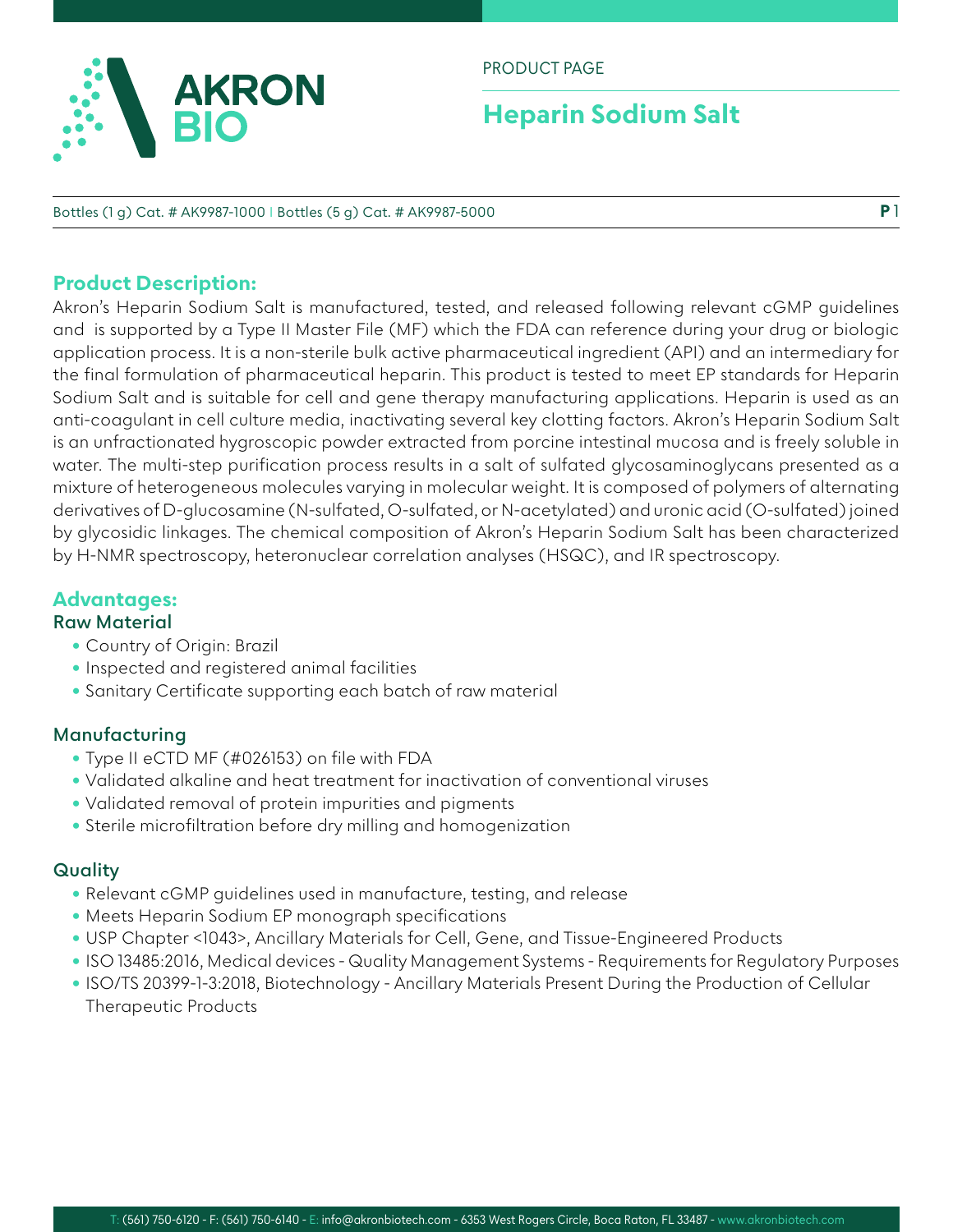

### PRODUCT PAGE

# **Heparin Sodium Salt**

Bottles (1 g) Cat. # AK9987-1000 I Bottles (5 g) Cat. # AK9987-5000

# **Release Testing:**

- Appearance
- pH
- 1 H-NMR (see spectrum below)
- Chromatographic Identity
- Anti-Factor Xa / Anti-Factor IIa Ratio
- Sodium
- Potency Anti-Factor IIa
- Potency Anti-Factor Xa
- Ethanol

## **Stability:**

- 5-year shelf life
- Store at or below 40 °C
- Protect from light and humidity
- Transport ambient

#### **For Use Statement:**

For research use or further manufacturing use in *ex vivo* cell therapy applications. This product is not intended for direct *in vivo* use or for direct clinical use as a drug, therapeutic, biologic, or medical device.

### **Related Products:**

| <b>Catalog Number</b> | <b>Product Name</b>                                                     | Size             |
|-----------------------|-------------------------------------------------------------------------|------------------|
| AK8946-0100           | Bovine Serum Albumin, Fraction V (Cohn Method)                          | 100 g            |
| AR1010-0100           | Human AB Serum (Converted from Plasma),<br>Xeno-Free, Virus Inactivated | $100 \text{ ml}$ |
| AR1037-0100           | Human Serum Albumin (HSA) 25% Closed System Solutions (CSS)             | 100 mL           |
| AK8228-0100           | Human Serum Albumin (HSA) 25% Solution                                  | $100 \text{ ml}$ |

- Nitrogen Determination
- Residue on Ignition
- Limit of Glactosamine in Total Hexosamine
- Nucleotidic Impurities  $(A_{260})$
- Absence of Oversulfated Chondroitin Sulfate
- Protein Impurities
- Loss on Drying
- Methanol
- Bacterial Endotoxins